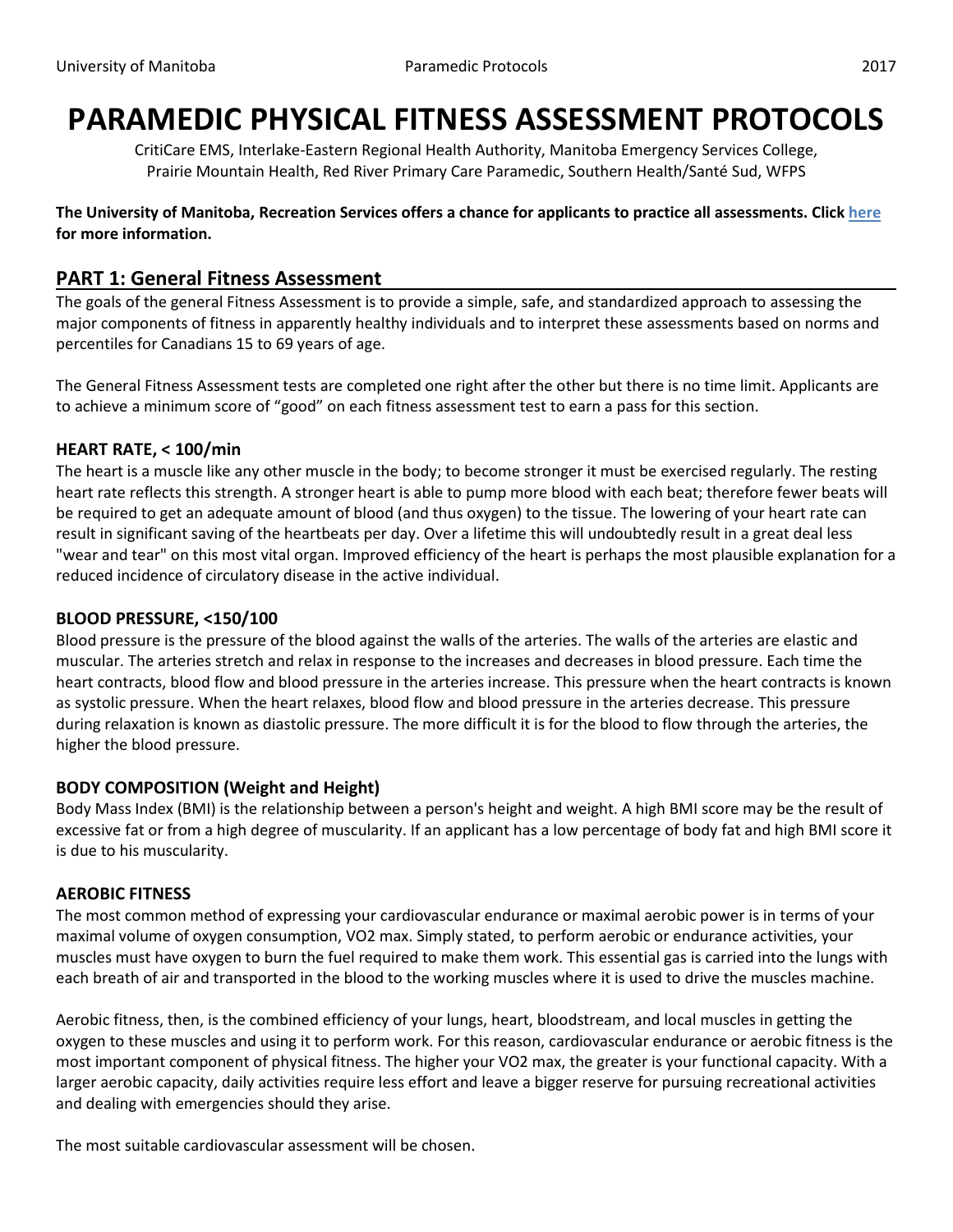## **Single-Stage Treadmill Walking Test**

For this protocol, walking speed is individualized depending on the applicant's age, gender and fitness level. Walking pace is established during a 4-minute warm-up at 0% grade. After this, the applicant continues the brisk walking pace for an additional 4 minutes at 5% grade, continued by 2 minute cool down.

## **YMCA Bicycle Ergometer Submaximal Exercise Protocol / 12 min Bicycle Test**

This protocol uses three or four consecutive 3-min workloads on the bicycle ergometer. The pedal rate is 50 rpm. The workload increases after each stage.

The combination of the heart rate, workload, weight, gender and age are used to predict the maximal oxygen consumption (VO2 max). The greater the exercise intensity and the lower the heart rate, the greater the VO2 max. VO2 max is recorded in litres per minute (1min-1) as the absolute amount and relative to applicant's own body weight expressed in milliliters per kilogram of body weight per minute (ml kg-1 min-1). The latter units are more commonly used so individuals of different sizes can be more fairly compared to each other.

# **MUSCULAR STRENGTH / MUSCULAR ENDURANCE**

Muscular strength is the ability of a muscle or muscle group to exert maximal force (contraction) in one all-out effort (eg. opening a tight jar). Muscular endurance is the ability of a muscle or muscle group to exert a submaximal force over a long period of time (eg. carrying a bag of groceries for five blocks). For both, the intensity of work is greater than that for aerobic endurance.

Although separately defined, muscular strength and endurance are closely interrelated and are on a continuum with strength at one end and muscular endurance at the opposite end. All activities lie along the continuum and therefore involve some combination of muscular endurance and muscular strength.

In order to increase your muscular strength and endurance, your muscles must be overloaded. This overload can come from your body weight, the use of weights or some type of resistance. The amount of the overload and the number of repetitions performed determine where along the continuum the activity falls.

- **Grip Strength:** Measure of forearm strength and may be related to total body strength.
- **Push-Ups:** Measure of upper body strength and endurance.
	- **Males:** The applicant lies on his stomach, legs together. His hands, pointing forward, are positioned ender the shoulders. He then pushes up from the floor by fully extending the elbows and using toes as the pivot point. The applicant returns to the starting position. Neither the stomach nor thighs should touch the mat.
	- **Females:** Same as males except using the knees as the pivot point. The lower legs remain in contact with the floor, ankles plantar-flexed, and feet in contact with the floor. Incorrect repetitions will not be counted. The test is stopped when applicant are seen to strain forcibly or are unable to maintain correct technique over two consecutive repetitions. There is no time limit.
- **Partial Curl-Ups:** Measure of abdominal strength and endurance. Applicant lies in a supine position with the head resting on the mat, arms straight at sides and parallel to the trunk, palms of hands in contact with the mat, fingertips at the 0 mark. Knees are bent 90, keeping heels in contact with the mat and shoes on. Metronome is set at 50 beats/min. This is followed by curling up of the upper spine far enough so that the middle finger tips of both hands reach the 12cm mark (for 39 years and under) and 8 cm mark (for 40 years and over). On the return, the shoulder blades and head must contact the mat and the fingertips of both hands must touch the 0 mark. The test is stopped when the applicant's pace does not match the metronome, severe discomfort occurs, or when technique breaks down. Applicants are allowed a maximum of 3 corrections or 2 consecutive incorrect reps – then the test is stopped. The applicant performs as many consecutive curl-ups as possible, without pausing, to a maximum of 75.